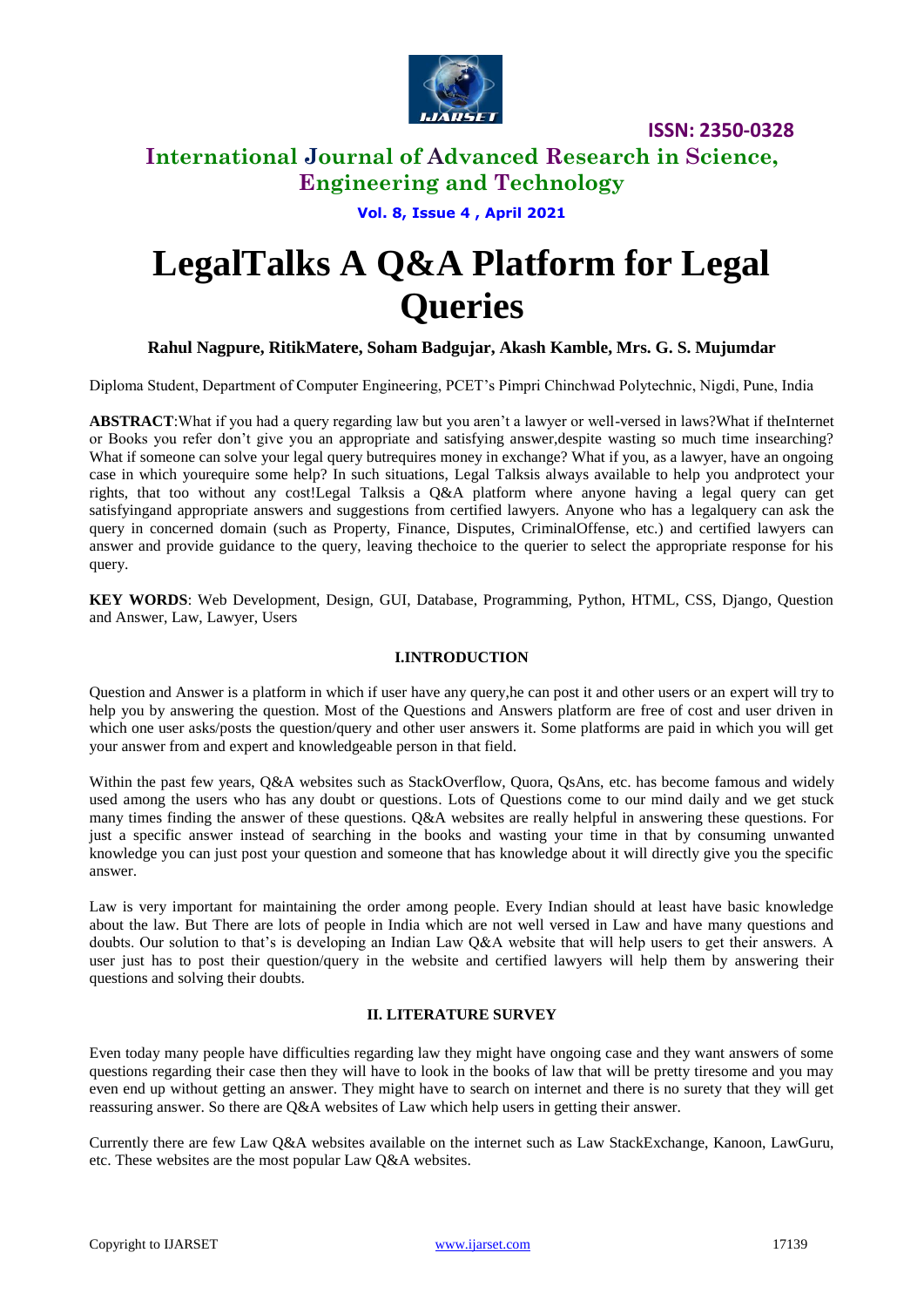

## **International Journal of Advanced Research in Science, Engineering and Technology**

#### **Vol. 8, Issue 4 , April 2021**

1) Law StackExchange [\(https://law.stackexchange.com/\)](https://law.stackexchange.com/): StackExchange is a network of Q&A websites in which Law StackExchange is a website for questions related to law.It is an International Law Q&A website. StackExchange has a huge user base they get about 100 Million visitors every month. Till date over 21 Million questions have been asked. As it is an international website and law varies from country to country finding questions related to specific country is difficult. It is not an website specifically for Indian Law.

2) Kanoon [\(https://www.kaanoon.com/\)](https://www.kaanoon.com/): Kanoon is an Indian online platform that makes high qualitylegal solutions accessible and affordable to all. They help individuals get their legalquestions answered, consult lawyers on the phone, and to find a competent lawyerwithout wasting thousands of rupees on the wrong lawyer. Kanoon is spefically for Indian Law. User can post their question/query and the certified lawyers will answer the question then user have an option to talk and discuss with any lawyer they want by paying them rs900 for 15min.

3) LawGuru [\(https://www.lawguru.com/\)](https://www.lawguru.com/): LawGuru is an International Law Q&A website started by two California Attorneys in 1996. At starting goal of LawGuru was to provide simple legal information and answer about frequently asked questions. Till date LawGuru has provided over a Million answers to the questions. It not specifically for Indian Law so finding questions related to Indian Law is difficult.

#### **III. SYSTEM OVERVIEW**

In our Law Q&A platform there will be three modules User, Lawyer and Moderators. A user can create an account and post queries/questions on the forum and certified lawyer will answer their queries. Moderators are responsible for moderating the content such as delete inappropriate questions/answers, block users, etc.

For developing this platform/website we are going to use various languages such as python, PostgreSQL, HTML, CSS, Javascript, etc. At the backend of thewebsite we are going to use Django framework of python which is best for rapid development and clean programmatic design. At the Frontend we are going to use CSS Framework Bootstrap which is widely used for web development purposes.

#### **IV. METHODOLOGY**

Our LegalTalks platform contains three modules:

#### 1) User:

A user is a normal person who can ask questions on the forum and expect to get answer to their question. Users have to register before asking questions. After registration user can perform various activities listed below.

- i. User can ask Queries.
- ii. User can search for previously asked queries.
- iii. User can upvote/downvote the answers given by lawyers.
- iv. User can edit/delete their asked queries.
- v. User can report question and answers.
- vi. User can add/update their profile picture and personal information from Profile section.

#### 2) Lawyer:

Lawyer is a person that has done some kind education in Indian Law and is well versed with Law. A Lawyer have to first register as Lawyer and submit the proof of being lawyer then the information will be reviewed by moderators will decide whether to give access to that person as Lawyer. A Lawyer can Answer the queries of Users. Lawyers can perform activities listed below.

- i. Lawyer can answer as well as ask queries.
- ii. Lawyer can search for previously asked queries.
- iii. Lawyer has a point based grading system.
- iv. Lawyer can upvote/downvote the answers given by lawyers.
- v. Lawyer can edit/delete their asked queries.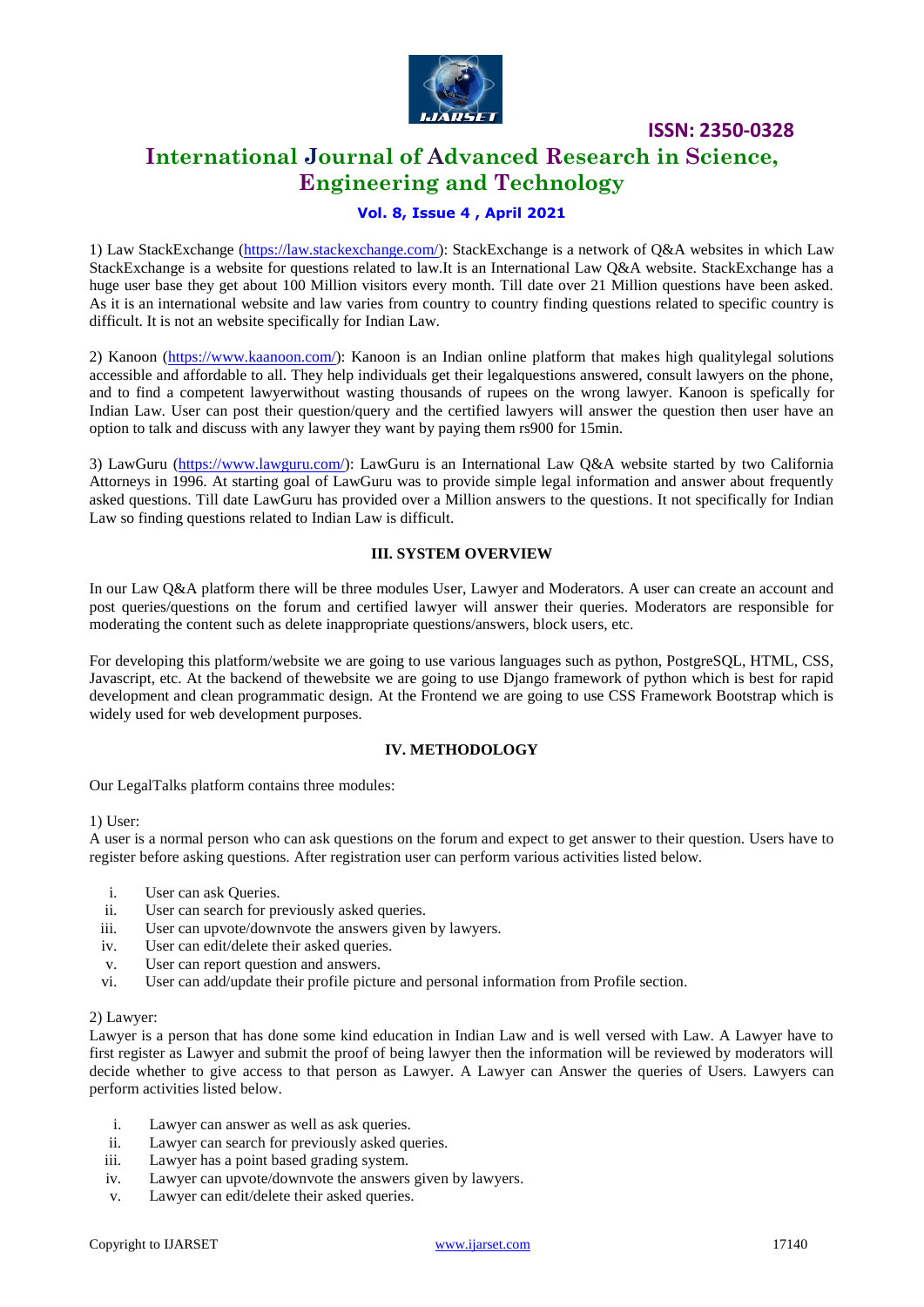

# **International Journal of Advanced Research in Science, Engineering and Technology**

**ISSN: 2350-0328**

#### **Vol. 8, Issue 4 , April 2021**

- vi. Lawyer can report question and answers.
- vii. Lawyer can Update their profile picture and personal information from Profile

#### 3) Moderator:

Moderators are responsible for maintaining the content on the website. Moderator is a Parent module of User and Lawyer module. They can block users, delete inappropriate question/answer. Moderators can perform activities listed below.

- i. Moderator can perform every activity that can be performed by user and lawyer.
- ii. Moderator can edit/delete any queries/answers.
- iii. Moderator can block inappropriate user.
- iv. Mark queries as active/inactive
- v. Moderator can sort the content as per need.

#### **A) Architectural/Flow Diagram**



#### **B) Security and Authentication:**

Django is a python web-development framework which is SEO optimized, have high scalability, versatile in nature, offers high security and provides rapid development. Django is one of the most secure web frameworks. Django provides lots of great default security features which are very useful for development. The security features provided by Django Framework are as Follows:

- SQL Injection
- CRLF Injection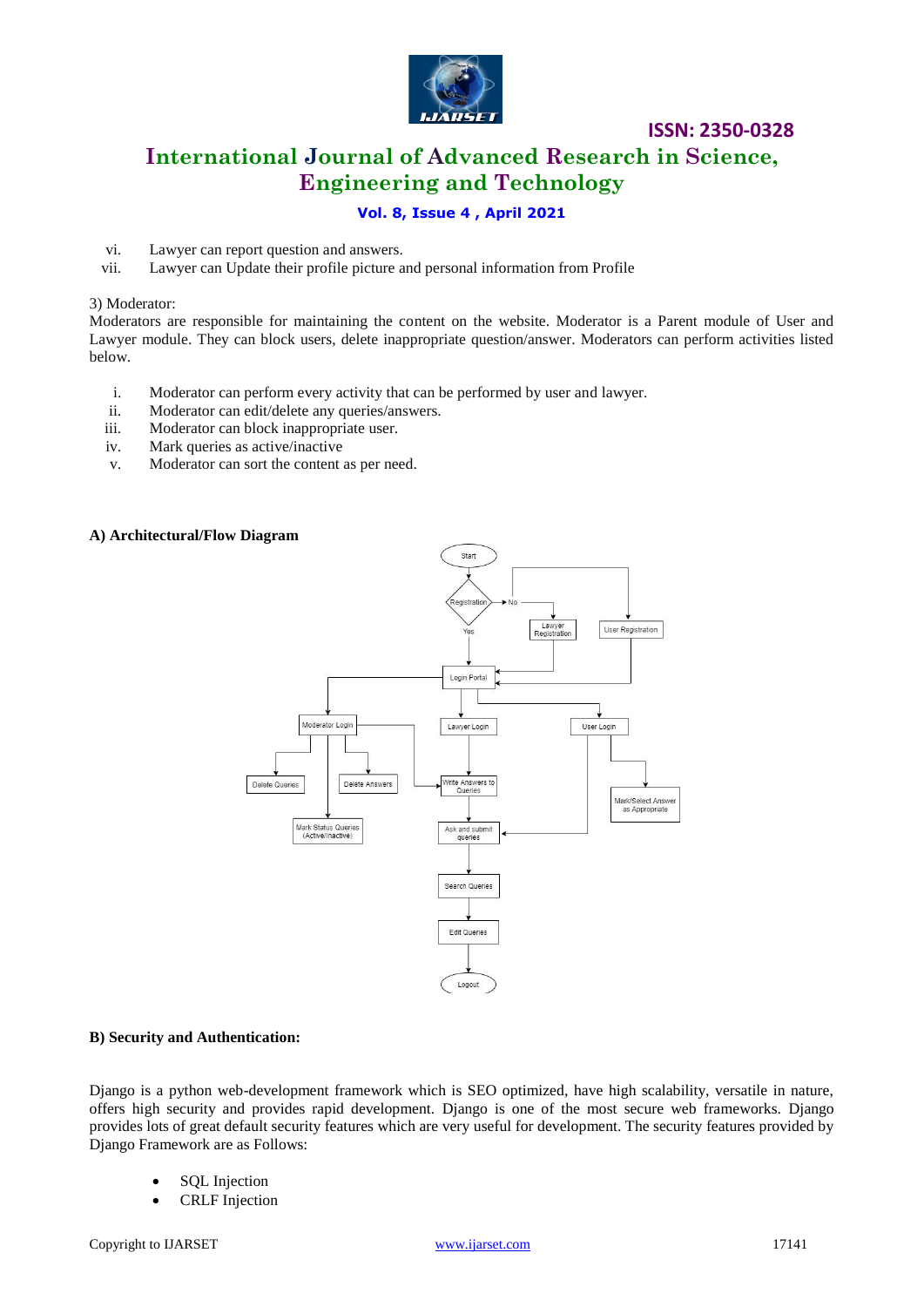

# **International Journal of Advanced Research in Science, Engineering and Technology**

**ISSN: 2350-0328**

#### **Vol. 8, Issue 4 , April 2021**

- Timing Attack
- Clickjacking Attack
- Cross-Site Scripting (XSS)
- Cross-Site Request Forgery (CSRF)
- Encrypted connection
- HTTP Strict Transport Security(SSL)

With all these security features using Django we can develop a secure website.

For authentication of users first user register to the platform and enter the required details. After registration user can login using their Username and password entered at the time of the registration. In case a user forgets their password they can reset the password using Forgot Password option at the login page.

#### **C) Working and Design of Website**

A User/Lawyer compulsory have to register to use our platform to start using it. Without registration user/lawyer can only view the questions and answers but for asking or answering the questions user must have completed their registration and logged into the system using their username and password

User Registration:

.

For registration user have to enter their First Name, Last Name, Username, Email and Phone number user can also add their profile picture if they wish but adding profile picture is not compulsory.

Lawyer Registration and information verification:

Each lawyer must have cleared the bar if they have then the lawyers are given a "Bar Enrolment Number" which can be used to discover that the lawyer is authenticate or not. For registration lawyer has to enter their First Name, Last Name, Username, Email, Phone Number, Bar Enrolment No., Address and Profile picture. We will verify the lawyer's bar enrolment number at the time of verification so only authenticate lawyers should be granted the access the platform

User/Lawyer should already be registered and logged in for performing these activities:

#### 1) Asking Question/Query:

The user can register and log into the system and can ask the question by clicking the add question button in the top right corner of the screen. Then another window will pop for adding the question type your question and if you want to hide your identity you can turn on anonymous mode then click on the Add question your question will be added

| LegalTalks                     | $\overline{Q}$ Search<br>@                                                                                                                                                                           |                                                                          | LegalTalks $\widehat{M}$ $\widehat{M}$ $\widehat{M}$ $\widehat{M}$ $\widehat{M}$<br>(0)                                                                                                                                                                                                                                                                                                                                                                                                                                                                                      | Add Question |  |
|--------------------------------|------------------------------------------------------------------------------------------------------------------------------------------------------------------------------------------------------|--------------------------------------------------------------------------|------------------------------------------------------------------------------------------------------------------------------------------------------------------------------------------------------------------------------------------------------------------------------------------------------------------------------------------------------------------------------------------------------------------------------------------------------------------------------------------------------------------------------------------------------------------------------|--------------|--|
| Quetions                       | $\boxed{\mathscr{Q}}$<br>鳳<br>⑪<br><b>Add Question</b><br><b><i>A</i></b> Liser name<br>Section 1.10.32 of "de Finibus Bonorum et Malorum", written by Cicero in 45 BC<br>8 Answers Last Answer Date | Lorem ipsum dolor sit<br>Lorem ipsum dolor sit<br><b>Same</b>            | (Fi) User name<br>what is your quetion?                                                                                                                                                                                                                                                                                                                                                                                                                                                                                                                                      |              |  |
| tions for you<br>Answer drafts |                                                                                                                                                                                                      | Lorem ipsum dolor sit<br>amet<br>Lorem ipsum dolor sit                   | <sup>(</sup> C) liner nu<br>Section 1:11<br>a <i>User name</i><br>Anonymous                                                                                                                                                                                                                                                                                                                                                                                                                                                                                                  |              |  |
|                                | <b>Q</b> User name<br>Section 1.10.32 of "de Finibus Bonorum et Malorum", written by Cicero in 45 BC<br><b>B Answers</b> Last Answer Date                                                            | arnet<br>Lorem ipsum dolor sit<br>amet<br>Lorem ipsum dolor sit          | "Sed ut pern<br>mque:<br>taudantium.<br>architecto<br>beatas vitae<br>aspernatur.<br>aut odit aut<br><b>Inperior</b><br>nesciunt. Ne<br><b>betetur</b> ,<br>Type your quetion here<br>adipisci velit<br>re magnam<br>sem ullam<br>aliquam qui<br>lern vellmone<br>corporis su                                                                                                                                                                                                                                                                                                |              |  |
|                                | <b>D</b> User name<br>Section 1.10.32 of 'de Finibus Bonorum et Malorum', written by Cloero in 45 BC                                                                                                 | amet<br>Lorem ipsum dolor sit<br>amet<br>Lorem ipsum dolor sit<br>arriet | <b>TANK</b><br><b>CED</b><br><b>CONTRACTOR</b><br>Cancel<br><b>Add Quetion</b><br><b><i>A</i></b> time<br>Section 1.10.32 of "de Finibus Bonorum et Malorum", written by Cicero in 45 BC                                                                                                                                                                                                                                                                                                                                                                                     |              |  |
|                                | <b>RAnswers</b> Last Answer Date<br>(C) ther name                                                                                                                                                    | Lorem insum dolor sit<br>arrived<br>Lorem ipsum dolor sit<br>amet        | "Sed ut perspiciatis unde omnis late natus error sit voluptatem accusantum doloremque<br>laudantium, totam rem aperiam, eague ipsa quae ab illo inventore veritatis et quasi architecto<br>beatse vitae dicta sunt explicabo. Nemo enim ipsam voluptatem quis voluptas sit aspernatur<br>aut odit aut fugit, sed quia consequuntur magni dolores eos qui ratione voluptaters segui<br>nesciunt. Neque porro quisquam est, qui dolorem ipsum quia dolor sit amet, consectetur,<br>adipisol vehit, sed quia non numquam eiun modi tempora incidunt ut labore et dolore magnam- |              |  |
|                                | Section 1.10.32 of "de Finibus Bonorum et Malorum", written by Cicero in 45 BC<br>8 Answers Last Answer Date                                                                                         | <b>THE Lorem losum dolor sit.</b><br>amet                                | aliquam quaerat voluptation. Ut enim ad minima veniam, quis nostrum exercitationem ullam<br>corporis suscipit laboriosam, nisi ut aliquid ex ea commodi consequatur? Quis autem velonore!<br>ò<br>$\sim$                                                                                                                                                                                                                                                                                                                                                                     |              |  |

#### 2) Editing/deleting question/answer:

For deleting the question/answer you have to go to your content page there you will see all the questions you have asked or if you are a lawyer you will also see the answers that you have given. You can click on the question/answer you want to edit/delete. Then you will get the option to edit and delete the question.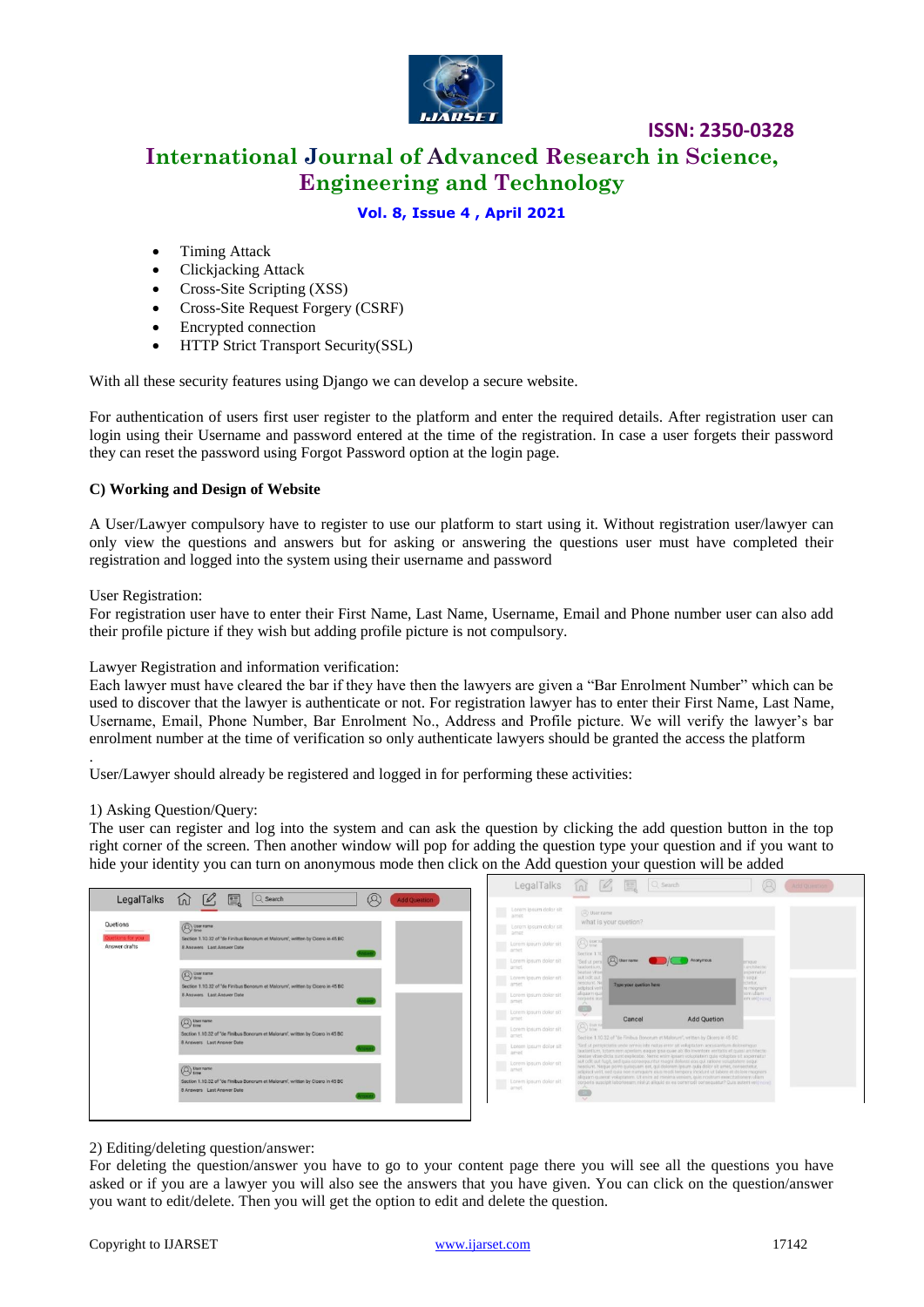

# **International Journal of Advanced Research in Science, Engineering and Technology**

#### **Vol. 8, Issue 4 , April 2021**

| LegalTalks                                                                 | 匡<br>$\lceil \mathcal{O} \rceil$<br>$Q$ Search<br>Ώ<br>ίnÌ                                                                                                                                                                                                                                                                                              | LegalTalks<br><b>Add Question</b> | $\alpha$<br>Q Search<br>鳳<br>ínì<br>$\omega$                                                                                                                                                                                                                                                                                                                                                                                                                                                                                                                                                                                               |  |
|----------------------------------------------------------------------------|---------------------------------------------------------------------------------------------------------------------------------------------------------------------------------------------------------------------------------------------------------------------------------------------------------------------------------------------------------|-----------------------------------|--------------------------------------------------------------------------------------------------------------------------------------------------------------------------------------------------------------------------------------------------------------------------------------------------------------------------------------------------------------------------------------------------------------------------------------------------------------------------------------------------------------------------------------------------------------------------------------------------------------------------------------------|--|
| By content type<br>All types<br>Quetions asked<br><b>Ouetions Answered</b> | Your content<br>Lorem ipsum dolor sit amet, consectetur adipiscing elit, sed do eiusmod tempor incididunt ut<br>labore et dolore magna aliqua. Ut enim ad minim veniam?<br>Asked on date                                                                                                                                                                |                                   | SECTOR TAG3 Edit tags<br>SECTOR TAG2<br>SECTOR TAG1<br>Lorem ipsum dolor sit amet, consectetur adipiscing elit, sed do eiusmod tempor<br>incididunt ut labore et dolore magna aliqua. Ut enim ad minim veniam?<br>2 Answers<br>Edit Quetion Delete Quetion<br>Bookmark Report                                                                                                                                                                                                                                                                                                                                                              |  |
| By year<br>All time<br>2021<br>2020<br>2019<br>2018                        | Lorem ipsum dolor sit amet, consectetur adipiscing elit, sed do eiusmod tempor incididunt ut<br>labore et dolore magna aliqua. Ut enim ad minim veniam?<br>Answered on date<br>Lorem ipsum dolor sit amet, consectetur adipiscing elit, sed do eiusmod tempor incididunt ut<br>labore et dolore magna aliqua. Ut enim ad minim veniam?<br>Asked on date |                                   | <sup>O</sup> time<br>"Sed ut perspiciatis unde omnis iste natus error sit voluptatem accusantium doloremque<br>laudantium, totam rem aperiam, esque ipsa quae ab illo inventore veritatis et quasi architecto<br>beatae vitae dicta sunt explicabo. Nemo enim ipsam voluptatem quia voluptas sit aspernatur<br>aut odit aut fugit, sed quia consequuntur magni dolores eos qui ratione voluptatem sequi<br>nesciunt. Neque porro quisquam est, qui dolorem ipsum quia dolor sit amet, consectetur,<br>adipisci velit, sed quia non numquam eius modi tempora incidunt ut labore et dolore magmore)<br>Report<br>$\checkmark$               |  |
| 2017<br>Sort Order<br>Newest first<br>Oldest first                         | Lorem ipsum dolor sit amet, consectetur adipiscing elit, sed do eiusmod tempor incididunt ut<br>labore et dolore magna aliqua. Ut enim ad minim veniam?<br>Answered on date                                                                                                                                                                             |                                   | <sup>User</sup> name<br>"Sed ut perspiciatis unde omnis iste natus error sit voluptatem accusantium doloremque<br>laudantium, totam rem aperiam, eaque ipsa quae ab illo inventore veritatis et quasi architecto<br>beatae vitae dicta sunt explicabo. Nemo enim ipsam voluptatem quia voluptas sit aspernatur<br>aut odit aut fugit, sed quia consequuntur magni dolores eos qui ratione voluptatem sequi<br>nesciunt. Neque porro quisquam est, qui dolorem ipsum quia dolor sit amet, consectetur,<br>adipisci velit, sed quia non numquam eius modi tempora incidunt ut labore et dolore magmore)<br>Report<br>$\overline{\mathbf{v}}$ |  |

3) Searching for previously asked Questions:

There is a search text field which has a placeholder text as search on the navigation bar at the top of the homepage. Where you can search for questions that are asked by other users.

| LegalTalks                                                     | $\lceil \mathcal{O} \rceil$<br>巪<br>$Q$ Search<br><b>Add Question</b>                                                                                                                                                                                                                                                                                                                                                                                                                                                                                                                                                                                                                                                                                                                   |  |  |  |  |  |
|----------------------------------------------------------------|-----------------------------------------------------------------------------------------------------------------------------------------------------------------------------------------------------------------------------------------------------------------------------------------------------------------------------------------------------------------------------------------------------------------------------------------------------------------------------------------------------------------------------------------------------------------------------------------------------------------------------------------------------------------------------------------------------------------------------------------------------------------------------------------|--|--|--|--|--|
| Lorem ipsum dolor sit<br>amet<br>Lorem ipsum dolor sit<br>amet | (2) User name<br>what is your quetion?                                                                                                                                                                                                                                                                                                                                                                                                                                                                                                                                                                                                                                                                                                                                                  |  |  |  |  |  |
| Lorem ipsum dolor sit<br>amet                                  | User name<br>time<br>Section 1.10.32 of "de Finibus Bonorum et Malorum", written by Cicero in 45 BC                                                                                                                                                                                                                                                                                                                                                                                                                                                                                                                                                                                                                                                                                     |  |  |  |  |  |
| Lorem ipsum dolor sit<br>amet                                  | "Sed ut perspiciatis unde omnis iste natus error sit voluptatem accusantium doloremque<br>laudantium, totam rem aperiam, eaque losa quae ab illo inventore veritatis et quasi architecto<br>beatae vitae dicta sunt explicabo. Nemo enim ipsam voluptatem quia voluptas sit aspernatur<br>aut odit aut fugit, sed quia consequuntur magni dolores eos qui ratione voluptatem sequi<br>nesciunt. Neque porro quisquam est, qui dolorem ipsum quia dolor sit amet, consectetur,<br>adipisci velit, sed quia non numquam eius modi tempora incidunt ut labore et dolore magnam<br>aliquam quaerat voluptatem. Ut enim ad minima veniam, quis nostrum exercitationem ullam<br>corporis suscipit laboriosam, nisi ut aliquid ex ea commodi consequatur? Quis autem vel(more)<br>$24^{\circ}$ |  |  |  |  |  |
| Lorem ipsum dolor sit<br>amet                                  |                                                                                                                                                                                                                                                                                                                                                                                                                                                                                                                                                                                                                                                                                                                                                                                         |  |  |  |  |  |
| Lorem ipsum dolor sit<br>amet                                  |                                                                                                                                                                                                                                                                                                                                                                                                                                                                                                                                                                                                                                                                                                                                                                                         |  |  |  |  |  |
| Lorem ipsum dolor sit<br>amet                                  |                                                                                                                                                                                                                                                                                                                                                                                                                                                                                                                                                                                                                                                                                                                                                                                         |  |  |  |  |  |
| Lorem ipsum dolor sit                                          | User name<br>time                                                                                                                                                                                                                                                                                                                                                                                                                                                                                                                                                                                                                                                                                                                                                                       |  |  |  |  |  |
| amet                                                           | Section 1.10.32 of 'de Finibus Bonorum et Malorum', written by Cicero in 45 BC                                                                                                                                                                                                                                                                                                                                                                                                                                                                                                                                                                                                                                                                                                          |  |  |  |  |  |
| Lorem ipsum dolor sit<br>amet                                  | 'Sed ut perspiciatis unde omnis iste natus error sit voluptatem accusantium doloremque<br>laudantium, totam rem aperiam, eaque josa quae ab illo inventore veritatis et quasi architecto<br>beatae vitae dicta sunt explicabo. Nemo enim ipsam voluptatem quia voluptas sit aspernatur                                                                                                                                                                                                                                                                                                                                                                                                                                                                                                  |  |  |  |  |  |
| Lorem ipsum dolor sit<br>amet                                  | aut odit aut fugit, sed quia consequuntur magni dolores eos qui ratione voluptatem segui<br>nesciunt. Neque porro quisquam est, qui dolorem ipsum quia dolor sit amet, consectetur,<br>adipisci velit, sed quia non numquam eius modi tempora incidunt ut labore et dolore magnam                                                                                                                                                                                                                                                                                                                                                                                                                                                                                                       |  |  |  |  |  |
| Lorem ipsum dolor sit<br>amet                                  | aliquam quaerat voluptatem. Ut enim ad minima veniam, quis nostrum exercitationem ullam<br>corporis suscipit laboriosam, nisi ut aliquid ex ea commodi consequatur? Quis autem vel/more)                                                                                                                                                                                                                                                                                                                                                                                                                                                                                                                                                                                                |  |  |  |  |  |

4) Upvote/Downvote the answers given by lawyers:

There is a Counter at every answer which indicates the upvotes and downvotes. That counter has up arrow and a down arrow if user wants to upvote the answer user can press up arrow or if user wants to downvote the answer user can click on down arrow as per his choice. If the answer has more upvotes as compared to downvotes then counter will display positive number or else counter will display zero or negative which indicates the downvotes



#### 5) Answering Questions:

For answering questions lawyer can go to the answer section from homepage then lawyer can see different questions that has been asked by users. He can even sort the question for particular domain. For answering these questions there is button "Answer" at the end of every question. Lawyer can click on that button and start his answer for that question.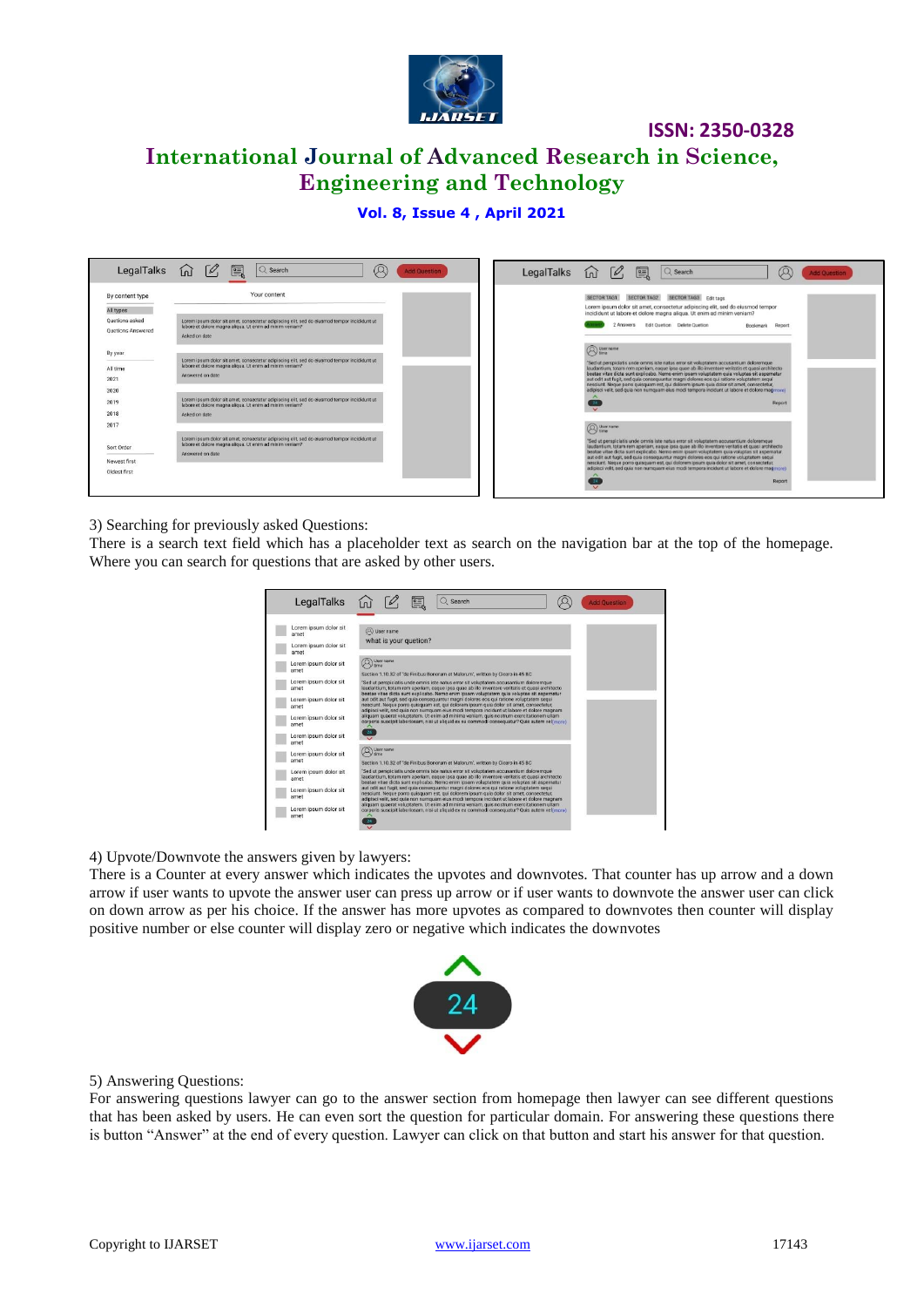

# **International Journal of Advanced Research in Science, Engineering and Technology**

#### **Vol. 8, Issue 4 , April 2021**

|                                                                                                                                   |                                    | <b>Add Question</b> |
|-----------------------------------------------------------------------------------------------------------------------------------|------------------------------------|---------------------|
| User name<br>time<br>Section 1.10.32 of "de Finibus Bonorum et Malorum", written by Cicero in 45 BC<br>8 Answers Last Answer Date | Answer                             |                     |
| User name<br>time<br>Section 1.10.32 of "de Finibus Bonorum et Malorum", written by Cicero in 45 BC<br>8 Answers Last Answer Date | Answer                             |                     |
| User name<br>time<br>Section 1.10.32 of 'de Finibus Bonorum et Malorum', written by Cicero in 45 BC<br>8 Answers Last Answer Date | Answe                              |                     |
| User name<br>time<br>Section 1.10.32 of 'de Finibus Bonorum et Malorum', written by Cicero in 45 BC<br>8 Answers Last Answer Date | Answer                             |                     |
|                                                                                                                                   | LegalTalks <i>for</i> 2 團 Q Search |                     |

6) Updating profile picture and personal information:

There is a Profile icon on the navigation bar at the top of the website. User can click on that icon and then user can add profile picture if he has not added yet. He can also update his personal information such as phone number, address etc.

#### 7) Asking question Anonymously:

You can ask question by clicking the "Add Question" button but what if you want to post a question by hiding your identity for that while posting a question user can turn on anonymous option. By turning on anonymous option user is displayed as anonymous for that particular question.

#### **V. RESULTS**

We have successfully developed a Questions and Answers platform called LegalTalks specifically for Indian Law. Which will help people by solving their doubts/questions regarding Indian Law and make them aware. Only the certified lawyer will answer users' questions so that the answer user will be satisfied by answers.

Our platform is feature rich and has responsive and clean graphical user interface which helps user in navigating through the website. There are no charges for using LegalTalks platform it is free of cost.

#### **VI.CONCLUSION AND FUTURE WORK**

We expect lots of people to use this platform for posting their questions and interacting with lawyers that will help them get their appropriate answer for their questions. As Q&A platforms are really popular on the Internetwe expect that lots of people will use our LegalTalks platform for getting their answer regarding Indian Law. Our platform can be a great help to the students that are pursuing education in Indian Law.

In future we aim to improve our User Interface (UI) further more by adding animations that look appealing and attract more users to our platform. We can also add regional language support to make it more accessible and comfortable while using it. We can also add more features to our website.

#### **VII. ACKNOWLEDGEMENT**

We are pleased to submit the "LegalTalks a Q&A Platform for Legal Queries" project report and express our gratitude toeveryone who assisted and informed us throughout the project's completion. The development of this project has beenaided by their encouragement and motivation. We are grateful to our H.O.D. Prof. M. S. Malkar and our Project GuideProf. G. S. Mujumdar for guiding us through the project's development and for their constant encouragement. Prof. V. S.Byakod, our esteemed Principal, has been a source of inspiration for us.